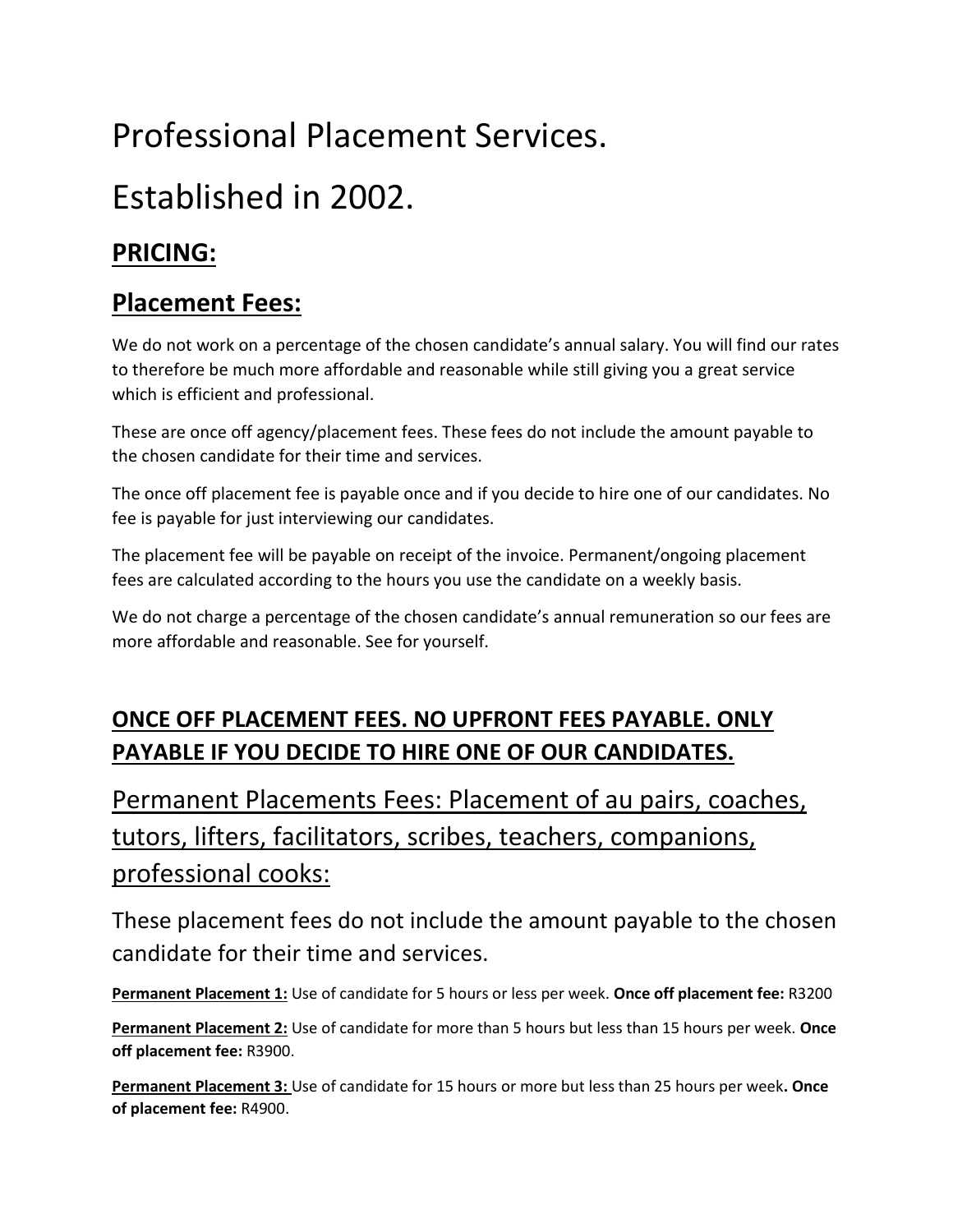**Permanent Placement 4:** Use of candidate for 25 hours but less than 35 hours per week. **Once off placement fee:** R5900.

**Permanent Placement 5:** Use of candidate for 35 hours but less than 45 hours per week. **Once off placement fee:** R6900.

**Permanent Placement 6:** Use of candidate for 45 hours but less than 55 hours per week. Once off placement fee: R7900.

**Permanent Placement 7:** Use of candidate for 55 hours but less than 65 hours per week. Once off placement fee: R8900.

**Permanent Placement 8:** Use of candidate for 65 hours but less than 75 hours per week. Once off placement fee: R9900.

**Permanent Placement 9:** Use of candidate for 75 hours but less than 85 hours per week. Once off placement fee: R10900.

**Live-in person:** Additional cost levied: *R1000* for placing a live-in candidate

### Candidate rates/salaries:

**Au pairs/Lifter:** R75-R130+ per hour plus petrol. Petrol charged at AA rates.

**Tutors/Teachers/facilitator:** (Qualified candidates): R150-R250+ per hour.

**Couches:** negotiable rates

**Scribes:** Negotiable rates

**Domestic nannies/Caregivers/nurses**: R200-R350 per day /night

**Cooks:** R400 to R1500 per day. We have domestic cooks as well as qualified chefs on our system

**House sitters/pet sitters:** R200 per night negotiable

**Pet walkers**: Negotiable.

**Grocery & errand running:** Negotiable.

#### **PLEASE NOTE: All rates are negotiable. Salaries can also be offered.**

#### Salaries for au pairs:

**Half Day:** (4-6 hours per day): R6000-R10000+ per month.

**Full day:** (7-12 hours per day): R10000 to R14000+ per month.

#### Salaries for domestic nannies: